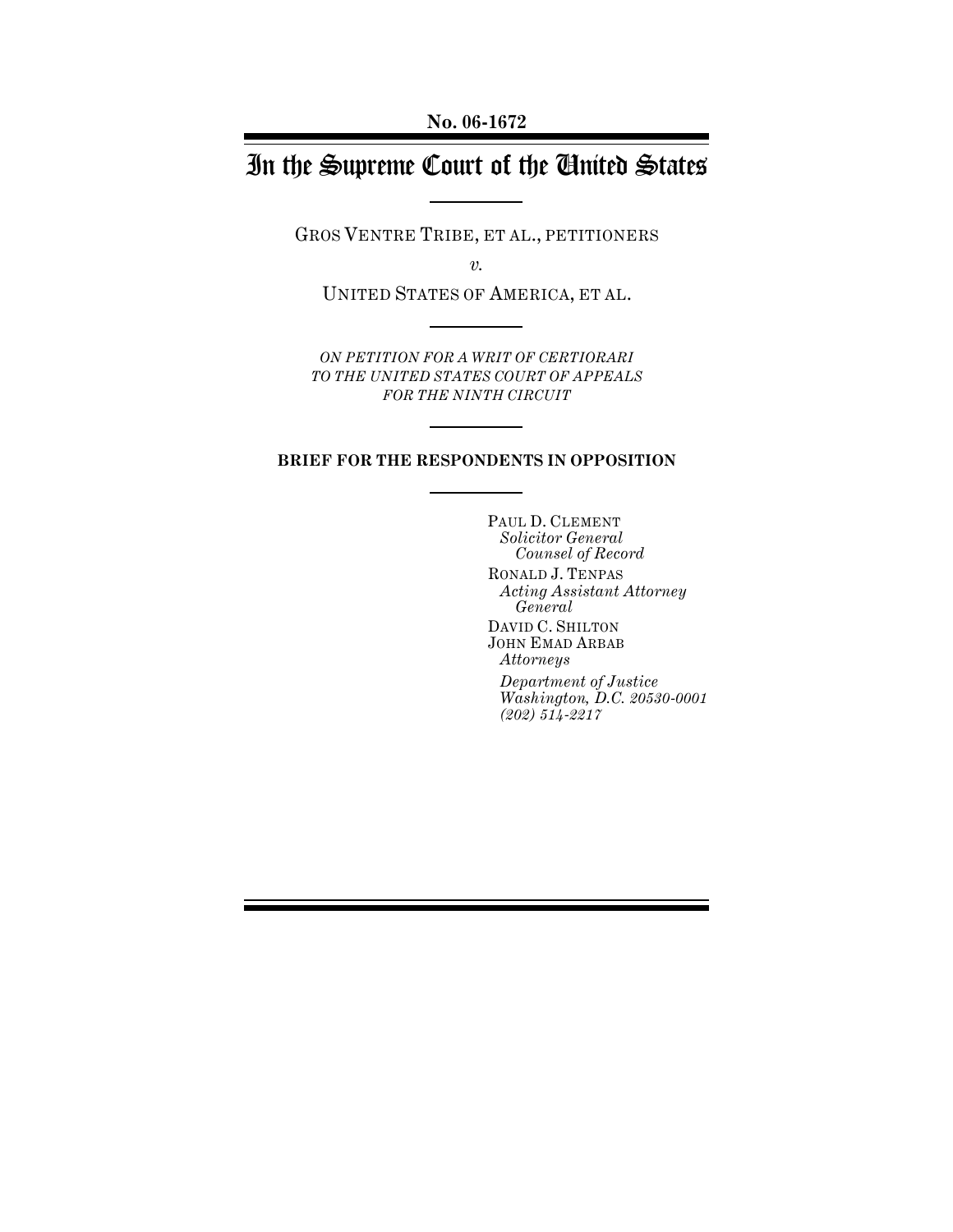## **QUESTION PRESENTED**

Whether the court of appeals correctly held that petitioner Indian Tribes did not possess a claim for breach of trust against the United States, arising out of a federal agency's management of third-party mining activity on non-tribal land located off the Tribes' reservation.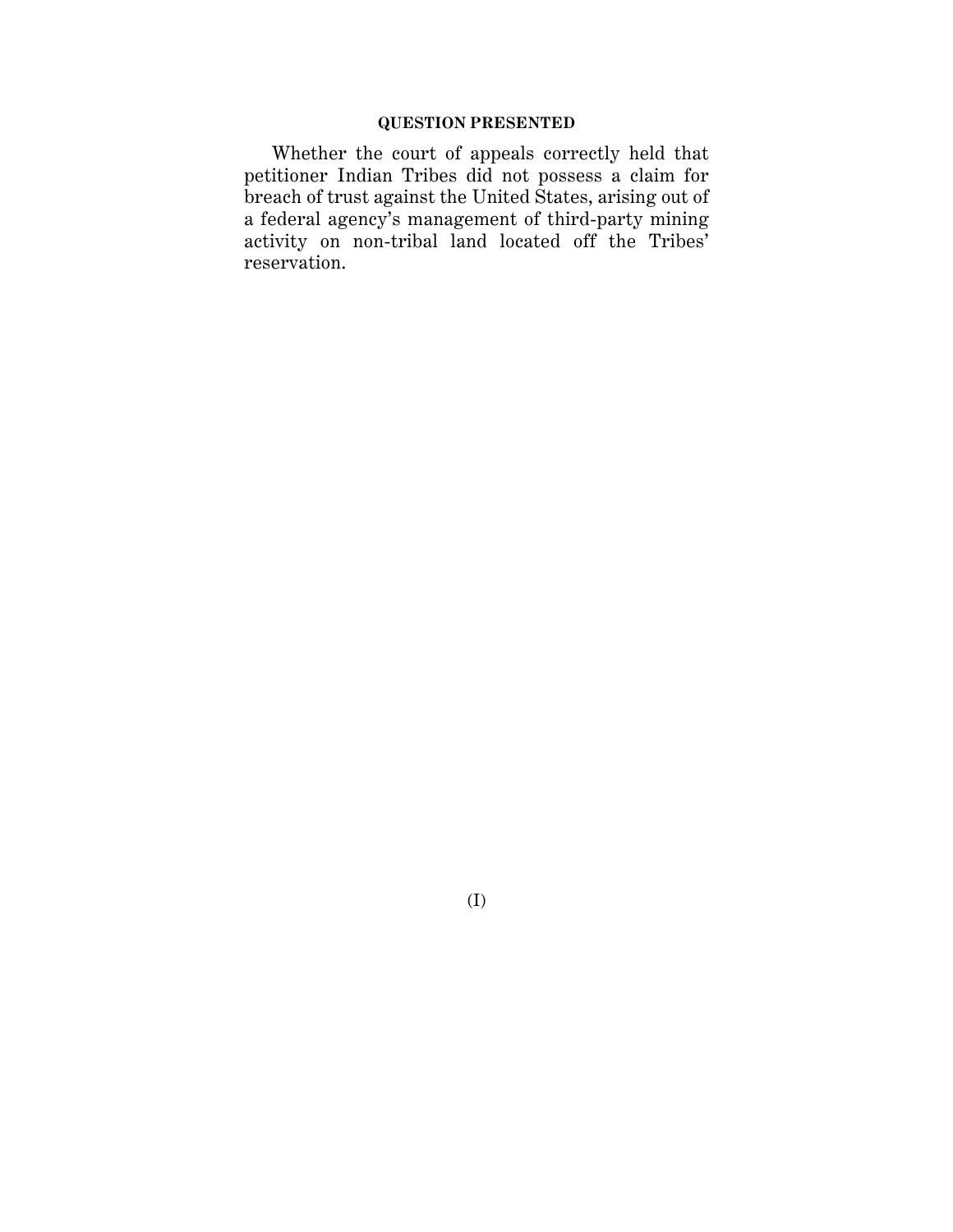## **TABLE OF CONTENTS**

Page

## **TABLE OF AUTHORITIES**

## Cases:

## (III)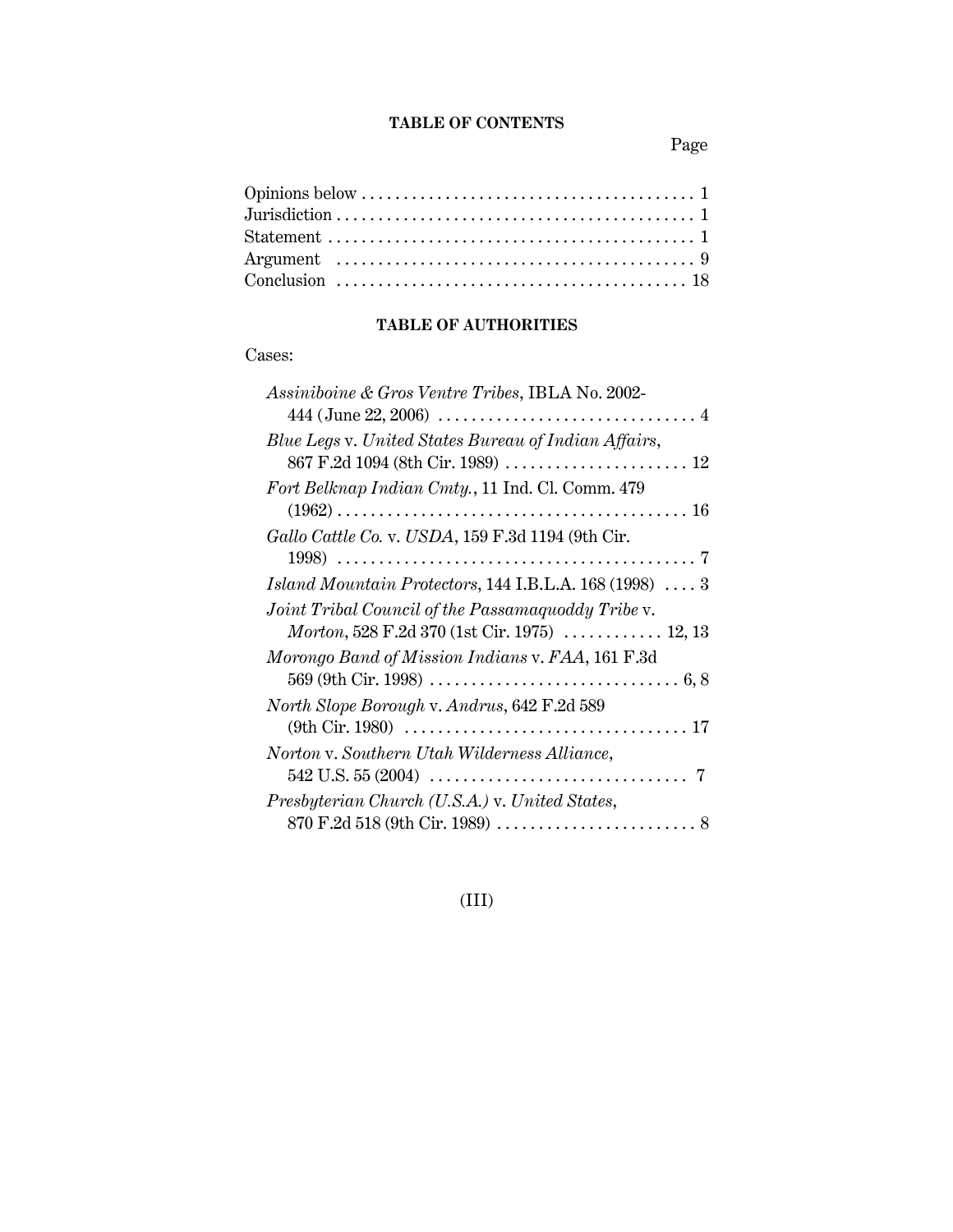| Case-Continued:                               | Page |
|-----------------------------------------------|------|
| South Carolina v. Catawba Indian Tribe, Inc., |      |
| United States v. Mitchell:                    |      |
|                                               |      |
|                                               |      |
| United States v. Navajo Nation, 537 U.S. 488  |      |
| United States v. White Mountain Apache Tribe, |      |

Treaties and statutes:

| Agreement with the Indians of the Fort Belknap                                                                 |
|----------------------------------------------------------------------------------------------------------------|
| Indian Reservation in Montana, Oct. 9, 1895,                                                                   |
| $29 \text{ Stat. } 350 \ldots \ldots \ldots \ldots \ldots \ldots \ldots \ldots \ldots \ldots \ldots \ldots 13$ |
| Treaty with the Blackfoot Indians, Oct. 17, 1855,                                                              |
|                                                                                                                |
|                                                                                                                |
| Treaty of Fort Laramie, Sept. 17, 1851,                                                                        |
|                                                                                                                |
| Administrative Procedure Act, 5 U.S.C. 701 et seq.:                                                            |
|                                                                                                                |
|                                                                                                                |
|                                                                                                                |
| Federal Land Policy and Management Act of 1976,                                                                |
|                                                                                                                |
| Indian General Allotment Act, 25 U.S.C. 331 et seq. $\dots$ 10                                                 |
|                                                                                                                |
|                                                                                                                |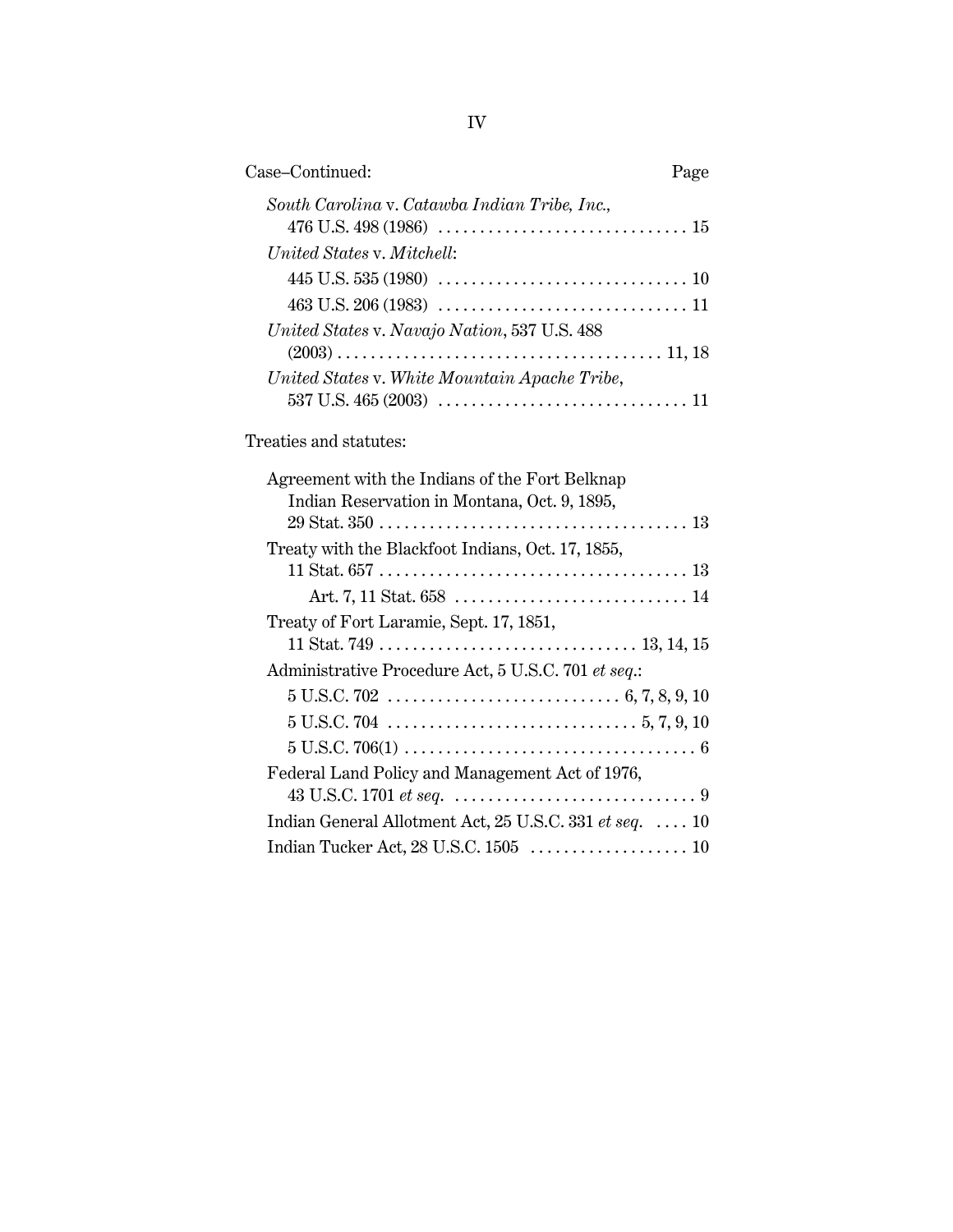| Statutes-Continued:                                                                                 | Page |
|-----------------------------------------------------------------------------------------------------|------|
|                                                                                                     |      |
| Miscellaneous:                                                                                      |      |
| S. Doc. No. 117, 54th Cong., 1st Sess. $(1896)$ 16<br>1 Noah Webster, An American Dictionary of the |      |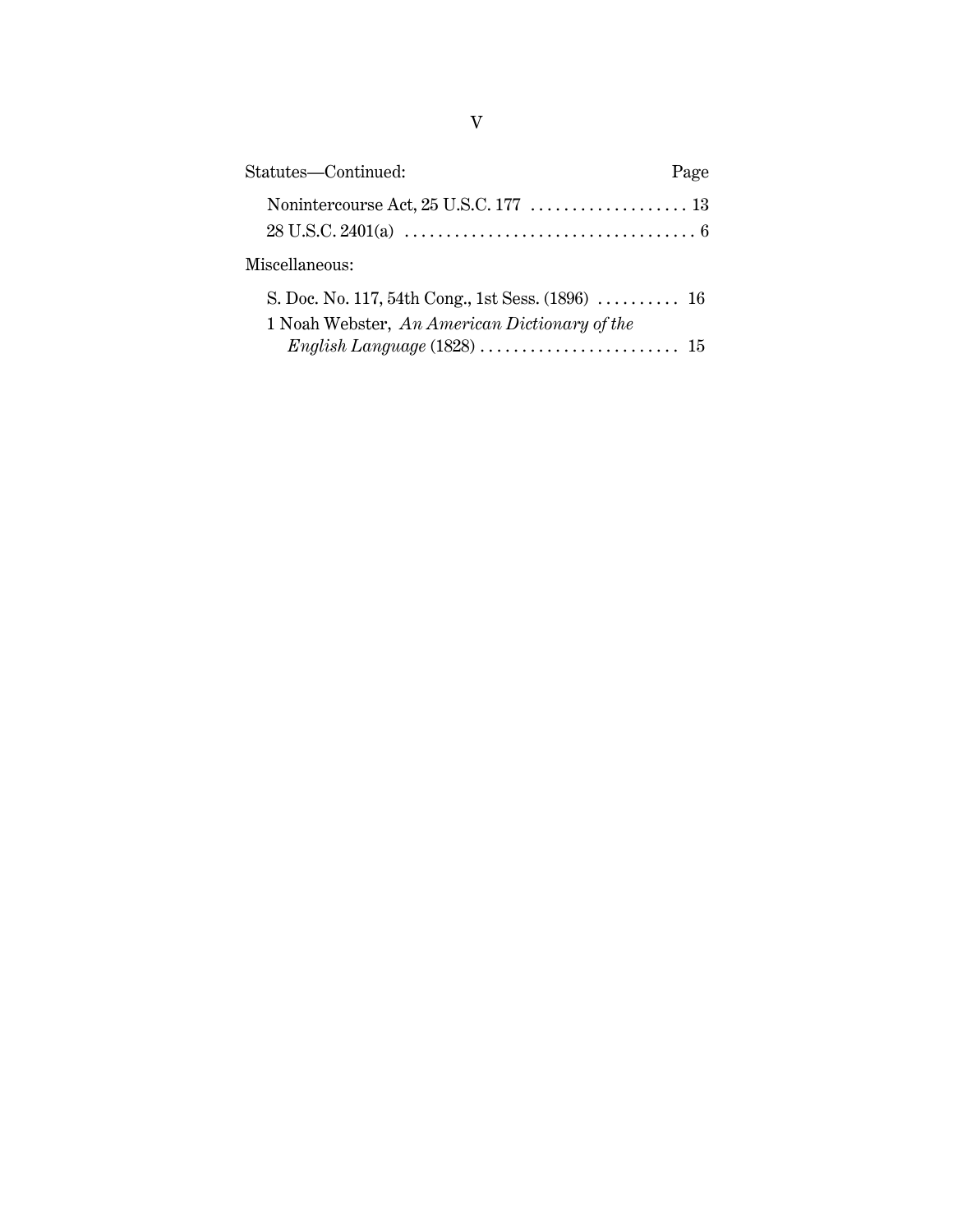## In the Supreme Court of the United States

No. 06-1672

GROS VENTRE TRIBE, ET AL., PETITIONERS

*v.*

UNITED STATES OF AMERICA, ET AL.

*ON PETITION FOR A WRIT OF CERTIORARI TO THE UNITED STATES COURT OF APPEALS FOR THE NINTH CIRCUIT*

#### **BRIEF FOR THE RESPONDENTS IN OPPOSITION**

#### **OPINIONS BELOW**

The opinion of the court of appeals (Pet. App. 1-27) is reported at 469 F.3d 801. The opinion of the district court (Pet. App. 40-58) is reported at 344 F. Supp. 2d 1221. A prior opinion of the district court (Pet. App. 28- 39) is unreported.

#### **JURISDICTION**

The judgment of the court of appeals was entered on November 13, 2006. A petition for rehearing was denied on March 16, 2007 (Pet. App. 59). The petition for a writ of certiorari was filed on June 14, 2007. The jurisdiction of this Court is invoked under 28 U.S.C. 1254(1).

#### **STATEMENT**

1. Petitioners Gros Ventre Tribe and Assiniboine Tribe (collectively, the Tribes) reside on the Fort Bel-

(1)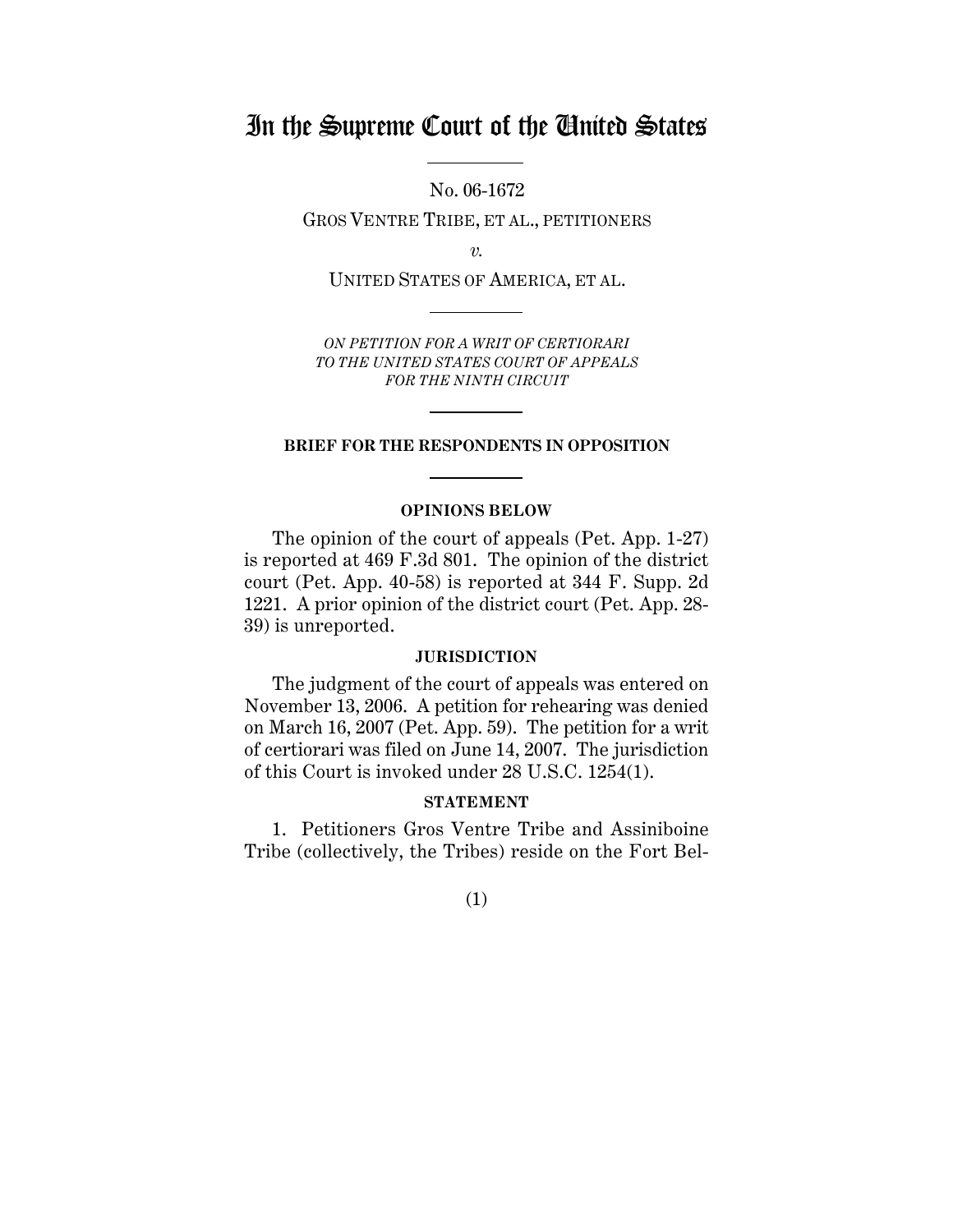knap Indian Reservation in north-central Montana. Pet. App. 3. From 1979 until it declared bankruptcy and ceased operations in 1998, Pegasus Gold Corporation (Pegasus) and its wholly owned subsidiary Zortman Mining, Inc. (ZMI) operated two gold mines, known as the Zortman and Landusky mines, in the Little Rocky Mountains of north-central Montana. *Id*. at 5-6, 28-29. A portion of the Little Rocky Mountains was once located within the Fort Belknap Indian Reservation, but the land was sold and ceded to the federal government by the Tribes in the late 1800s for the purpose of allowing gold mining. *Id*. at 4, 29, 42. The Zortman and Landusky mines are situated partly on federal and partly on private land. *Id*. at 28, 42. The mines are not located within the Fort Belknap Indian Reservation but are near its southern boundary. *Id*. at 5, 29, 42-43.

In 1992, ZMI submitted a plan for an expansion of the Zortman mine. Pet. App. 6. The federal Bureau of Land Management (BLM) decided to prepare an environmental impact statement (EIS) to evaluate the expansion proposal. *Id*. at 29. In the course of reviewing the proposal, BLM and the Montana Department of State Lands (DSL) determined that acid rock drainage (ARD) had become widespread at both the Zortman and Landusky mines.  $Id.$  at  $6, 29.1$  In light of the ARD problem, BLM ordered ZMI to submit modified plans of operations for both mines. *Id*. at 29. In 1994, BLM de-

<sup>&</sup>lt;sup>1</sup> "ARD occurs when rock containing sulfides is exposed to air and water during mining operations. The water becomes acidic, sometimes containing metals such as lead, arsenic, zinc, copper, and silver." Pet. App. 6 n.2. In 1996, petitioners, the United States, and others entered into a consent decree settling federal Clean Water Act lawsuits "relating to the discharge of mine drainage and other mine wastewaters" at or from the Zortman and Landusky mines. *Id*. at 31.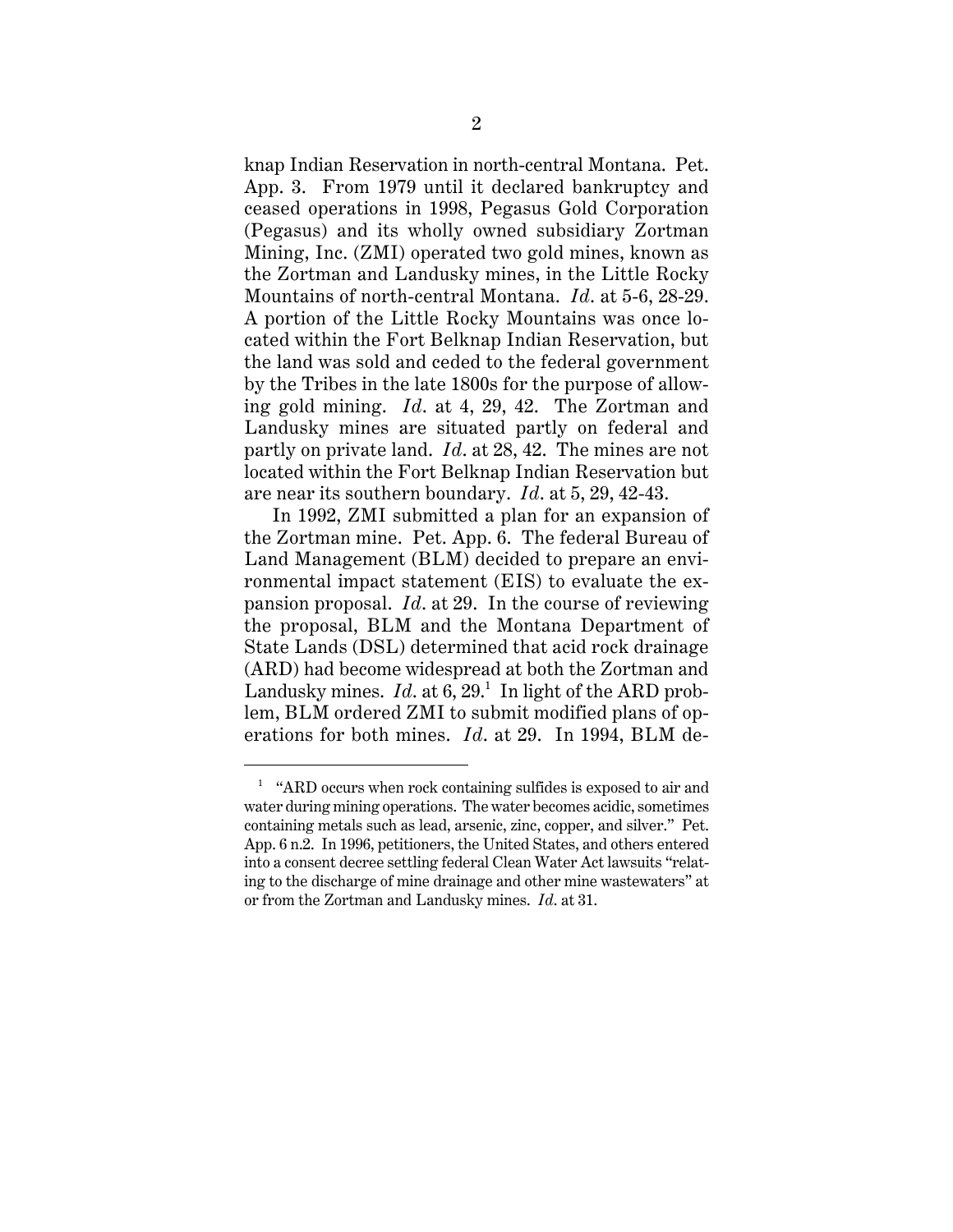cided to enlarge the scope of the expansion EIS to include mine expansion and reclamation requirements at both operations. *Id*. at 30.

In 1996, after completing an EIS, BLM and the Montana Department of Environmental Quality (DEQ), a successor agency to DSL, issued a record of decision (ROD). Pet. App. 6 & n.3, 44. The 1996 ROD approved expanded operations at both mines, and it required the implementation of reclamation plans, including specific measures to control the development of ARD. *Ibid.*; Supp. C.A. E.R. 63, 82-99, 100, 101-102.<sup>2</sup> In late 1996,the Tribes (and other groups) appealed BLM's decision to the Interior Board of Land Appeals (IBLA). Pet. App. 6, 31; see *Island Mountain Protectors*, 144 I.B.L.A. 168 (1998). IBLA stayed BLM's decision pending disposition of the administrative appeal. See *id*. at 170.

In 1998, while the Tribes' administrative appeal was pending before IBLA, ZMI and Pegasus declared bankruptcy. Pet. App. 6, 44. The companies abandoned their plans to expand the mines and announced that they would close and reclaim the mines instead. *Id*. at 6. In May 1998, IBLA issued a decision on the Tribes' administrative appeal. *Ibid*. IBLA concluded, *inter alia*, that in approving the 1996 ROD, "BLM did not fully observe its trust responsibility to the Tribes." *Island Mountain Protectors*, 144 I.B.L.A. at 203. The 1996 ROD was vacated in part and remanded to BLM. *Ibid*.

In June 1998, BLM issued a second ROD in response to the companies' bankruptcy filing. Pet. App. 6, 32. The 1998 ROD required reclamation of existing distur-

 $2$  "Supp. C.A. E.R." refers to the supplemental excerpts of record filed by the United States in the court of appeals.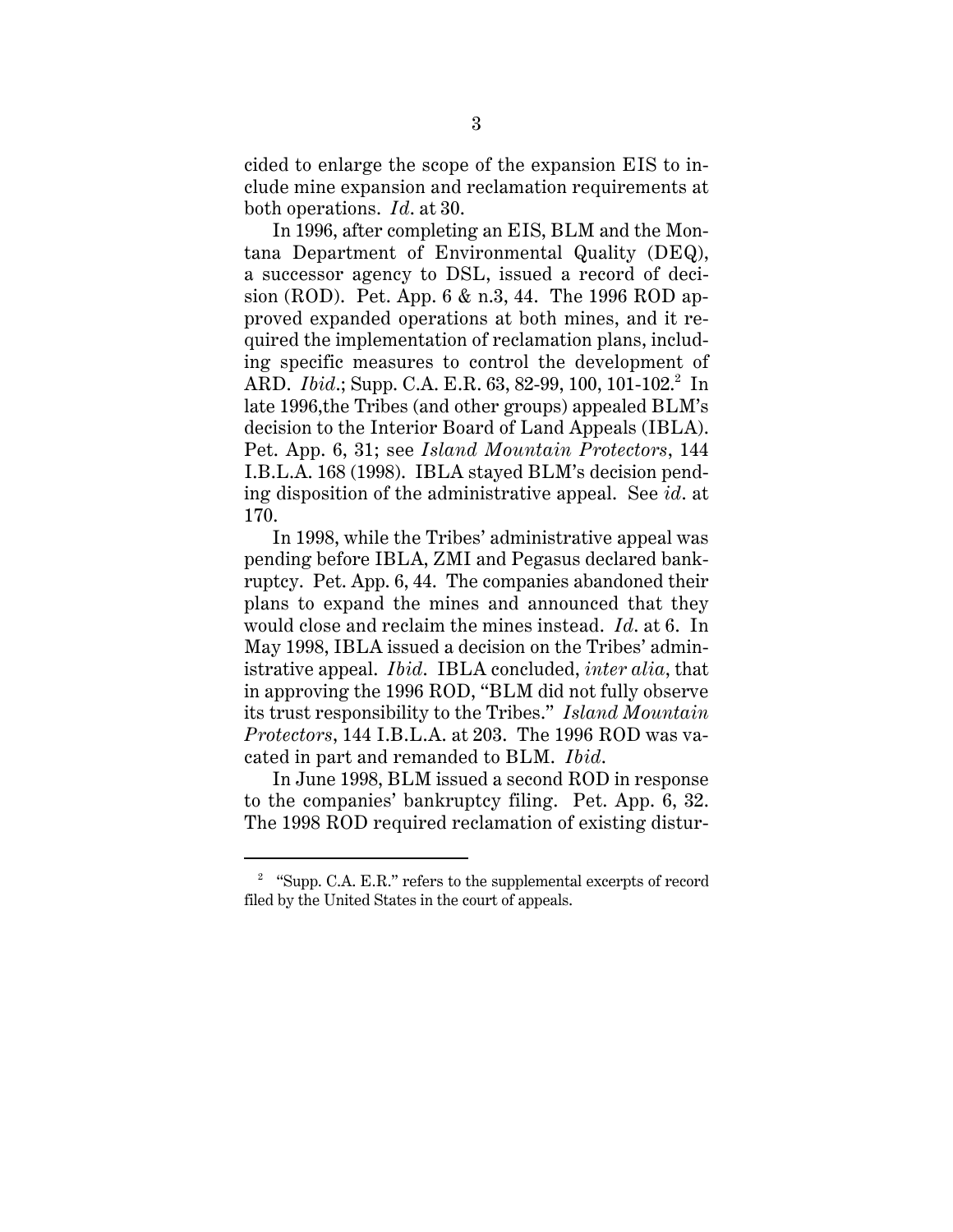bances using mitigation measures developed by BLM. *Id*. at 6; see *id*. at 32. However, because BLM had relied on the 1996 EIS in preparing the 1998 ROD, IBLA vacated the 1998 ROD on the same ground that it had vacated the 1996 ROD. *Id*. at 6-7, 32.

In response to IBLA's decision, BLM and DEQ consulted with the Tribes concerning reclamation of the Zortman and Landusky mines. Pet. App. 7, 32. In 2001, pursuant to that consultation, BLM and DEQ prepared a supplemental EIS (SEIS), which examined six reclamation alternatives for each mine. *Id*. at 7, 44. In May 2002, based on the SEIS, BLM issued a new ROD. *Ibid*. The reclamation alternative selected for each mine was chosen in part because it "place[s] only the relatively non acid-generating waste rock as backfill in the mine pits, and leave[s] the most strongly acid-generating waste rock on the lined leach pads where any leachate will be easier to control and treat." Supp. C.A. E.R. 60.<sup>3</sup>

2. In April 2000 (*i.e.*, prior to the issuance of the SEIS and new ROD), the Tribes filed suit in federal district court seeking declaratory, injunctive, and mandamus relief against the United States, BLM, and other federal agencies. Pet. App. 7-8, 28, 32-33, 45.<sup>4</sup> Their

<sup>3</sup> The Tribes appealed the SEIS and 2002 ROD to IBLA. While the instant case was pending before the court of appeals, IBLA dismissed the Tribes' administrative appeal as moot. Pet. App. 9 n.4. IBLA concluded that the administrative appeal was moot because, "given the nature of, and authority under which, the 2002 ROD was issued and the mine operator's discharge in bankruptcy, there is no longer any effective relief the Board may grant, nor are the issues raised capable of repetition yet evading review." *Assiniboine & Gros Ventre Tribes*, IBLA No. 2002-444 (June 22, 2006), slip op. 13-14 (unreported order). The Tribes did not challenge the 2002 ROD in court. Pet. App. 33.

<sup>4</sup> Petitioner Fort Belknap Indian Community Council, the Tribes' governing body, was also a plaintiff in the district court. The Bureau of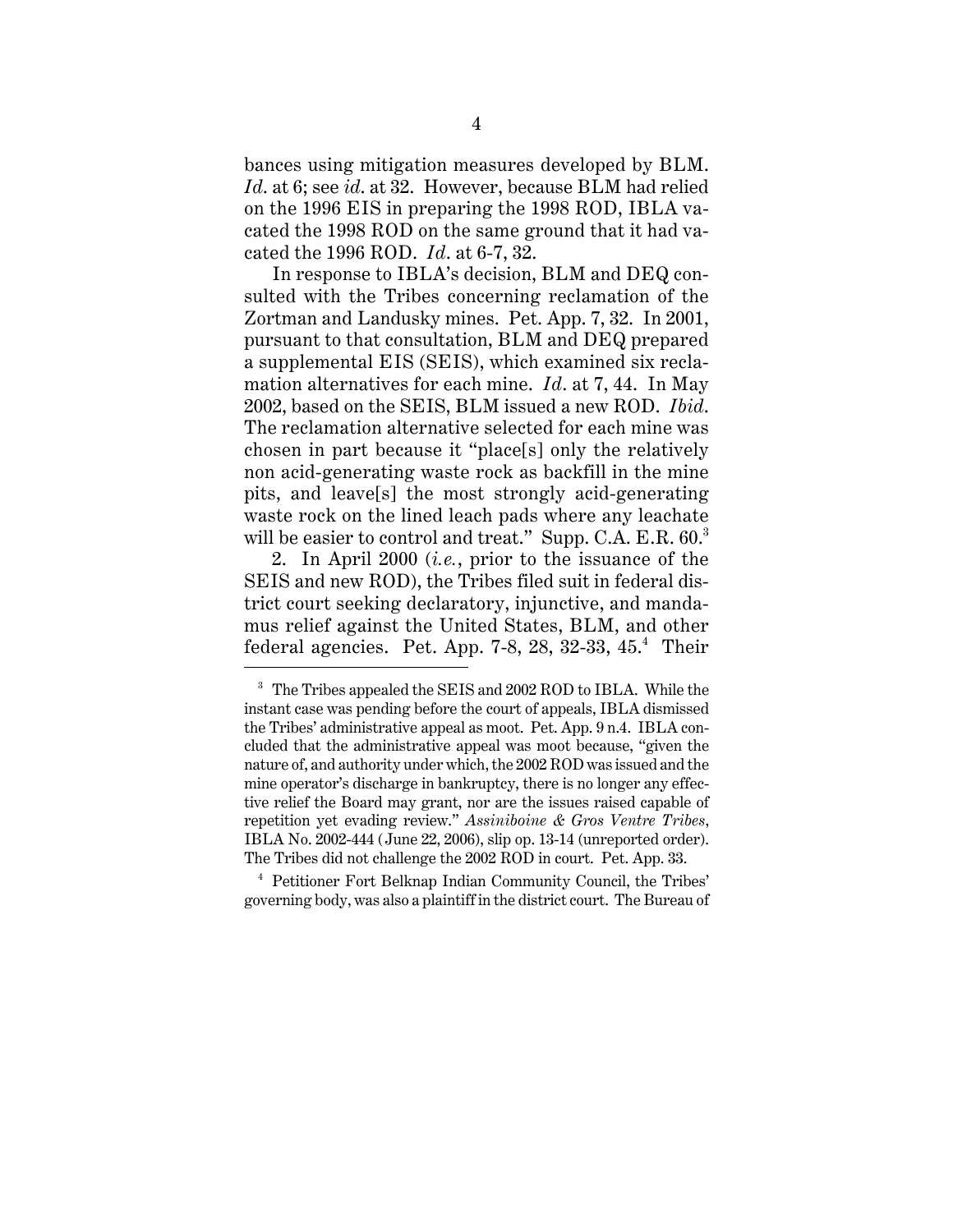complaint alleged that the federal government had breached a trust responsibility to the Tribes by approving, permitting, and failing to reclaim the Zortman and Landusky mines, the operation of which allegedly had diminished and continues to diminish the quality and quantity of water available to the Tribes. *Id*. at 7; see *id*. at 32-33, 44-45.

In its initial decision, the district court granted summary judgment in favor of the United States. Pet. App. 28-39. The court explained that, "[w]hile the Tribes have challenged the BLM's 1996 EIS and ROD, those decisions were vacated by the IBLA, and have been supplemented by the 2002 SEIS and ROD." *Id*. at 38. Because "the only remedy for a defective EIS has already been undertaken by the BLM in the form of the 2002 SEIS," the court concluded, "[r]eviewing the earlier decisions without reviewing the decision supplementing those decisions would be a futile exercise." *Ibid*.

In response to the Tribes' motion to alter or amend the judgment, the district court issued a second decision, which held that summary judgment in favor of the United States was warranted because the court lacked subject matter jurisdiction over the Tribes' claim. Pet. App. 40-58. The court explained that its jurisdiction over the Tribes' breach of trust claim "must rest upon the challenged action being a 'final agency action'" within the meaning of the Administrative Procedure Act  $(APA)$ , 5 U.S.C. 704. Pet. App. 46.<sup>5</sup> Applying the "final"

Indian Affairs and the Indian Health Service, respondents in this Court, were named as additional defendants in the district court. Pet. ii; Pet. App. 28.

<sup>&</sup>lt;sup>5</sup> Section 704 provides in relevant part that "[a]gency action made reviewable by statute and final agency action for which there is no other adequate remedy in a court are subject to judicial review." A different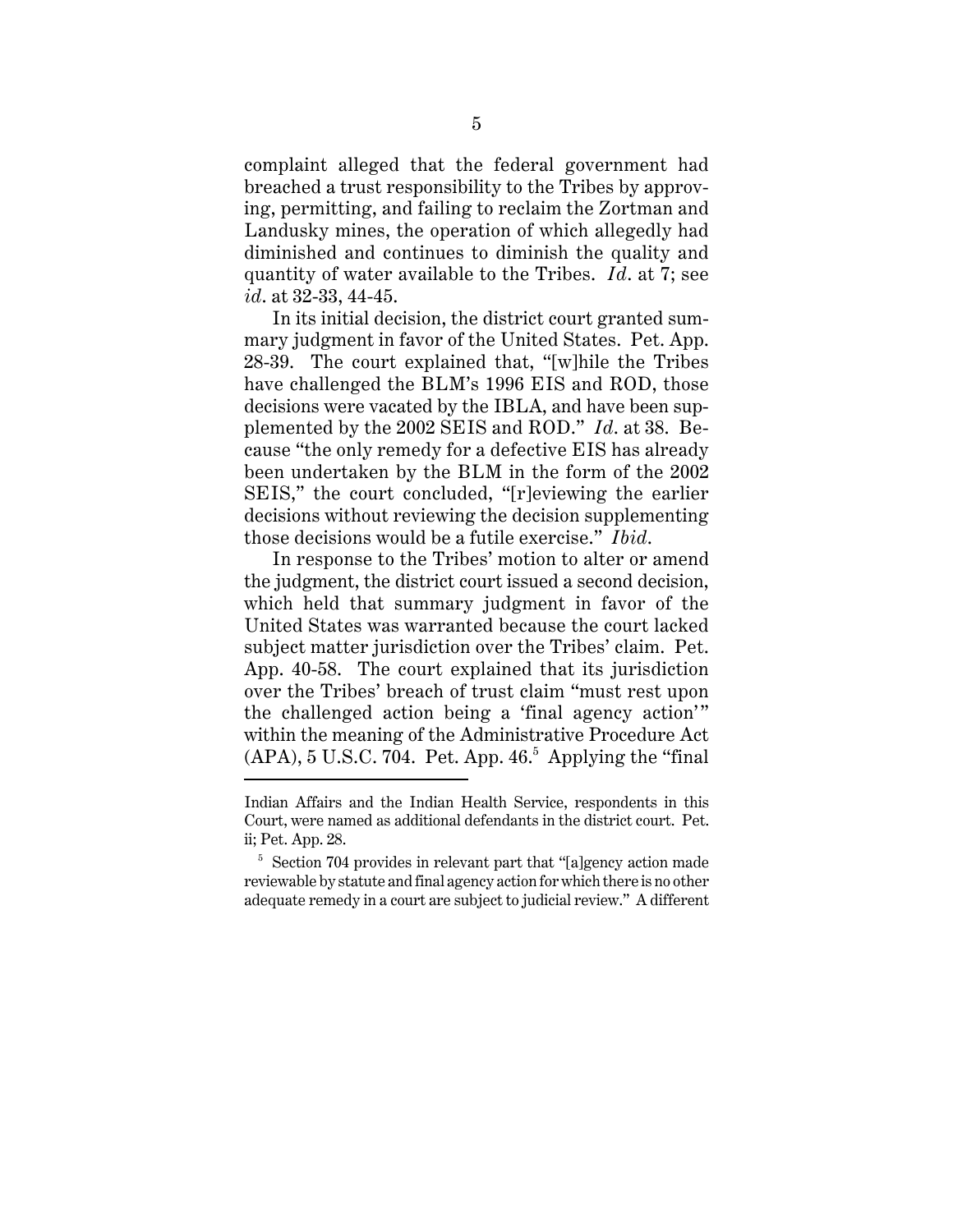agency action" requirement to the Tribes' breach of trust claim, the court found that the only such contested action falling within the six-year statute of limitations in 28 U.S.C. 2401(a) was the vacated 1996 ROD. See Pet. App. 54. The court held that the Tribes lacked standing to challenge the 1996 ROD because that decision was never implemented and therefore did not cause any injury to the Tribes. *Id*. at 54-55.

As an alternative ground for its decision, the district court held that the Tribes had failed to identify with sufficient specificity any statutory obligation breached by the government. Pet. App. 48-53. The court explained that, "[i]n the absence of a specific duty, or specific control over tribal property, the government fulfills its obligations as a trustee for the Tribes if it complies with applicable statutes." *Id*. at 48 (citing *Morongo Band of Mission Indians* v. *FAA*, 161 F.3d 569, 574 (9th Cir. 1998) (*Morongo Band*)). The court noted that the Tribes' only statutory challenge was "brought under [5 U.S.C.] 706(1) for failure to act to prevent undue degradation of tribal lands." *Id*. at 51. The court further observed that "[t]he requirements for 'failure-to-act'

Pet. App. 47.

APA provision, 5 U.S.C. 702, states that "[a]n action in a court of the United States seeking relief other than money damages \* \* \* shall not be dismissed \* \* \* on the ground that it is against the United States." In the instant case, the district court concluded:

<sup>[</sup>B]ecause the APA waives the government's sovereign immunity, the APA establishes the necessary prerequisites to the court's jurisdiction. "[T]he terms of [the government's] consent to be sued in any court define that court's jurisdiction to entertain the suit." *United States* v. *Sherwood*, 312 U.S. 584, 586 (1941). Judicial review under § 702 is expressly conditioned, under § 704, on the existence of a "final" agency action.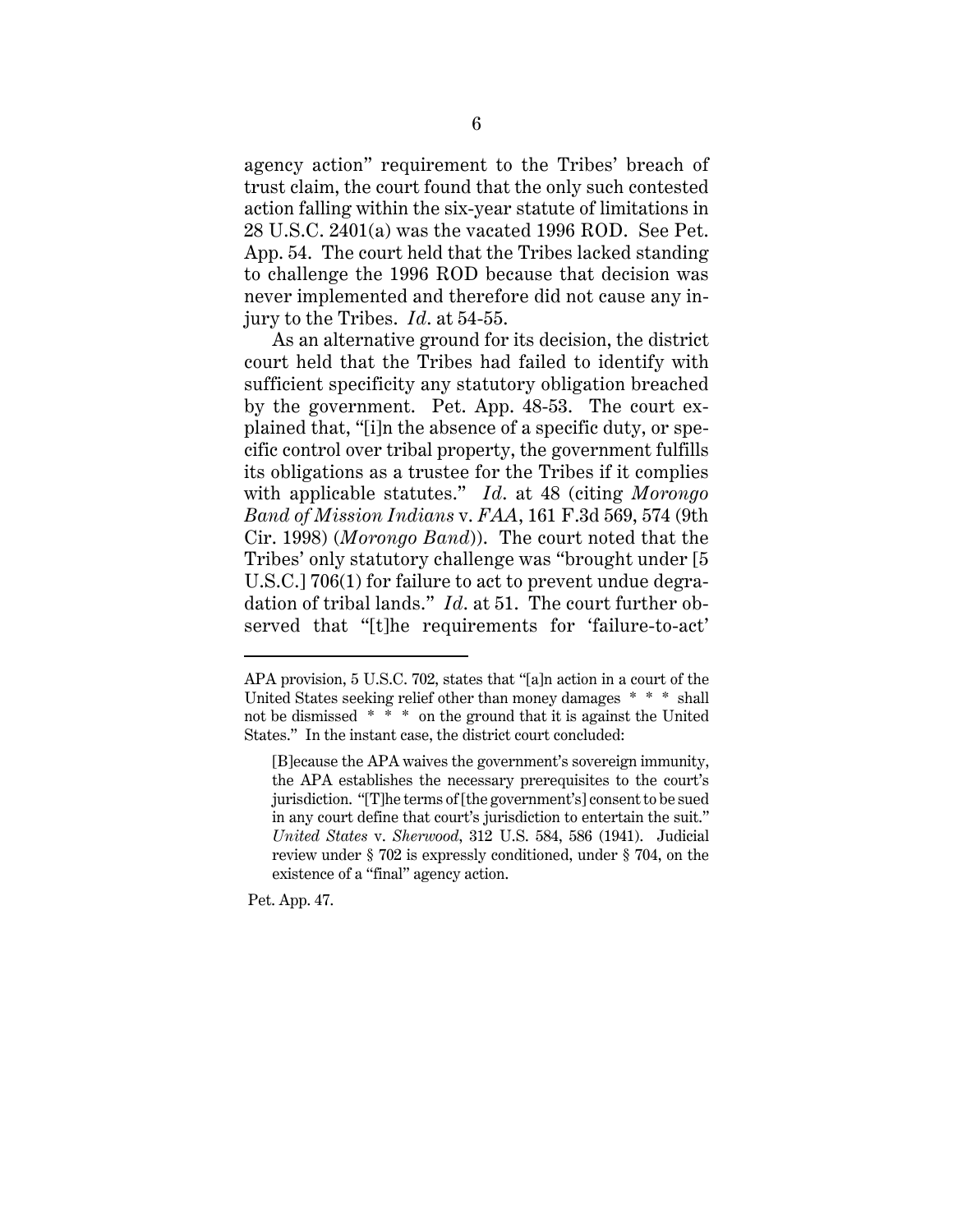claims have recently been clarified by" this Court in *Norton* v. *Southern Utah Wilderness Alliance*, 542 U.S. 55 (2004) (*SUWA*), and that, under *SUWA*, "the act sought to be compelled under [Section] 706(1) must be a specific, discrete action that is legally required." Pet. App. 51. The court concluded that petitioners had identified no such action here. *Id*. at 52-53.

3. The court of appeals affirmed. Pet. App. 1-27. The court concluded:

Nothing within any of the statutes or treaties cited by the Tribes imposes a specific duty on the government to manage non-tribal resources for the benefit of the Tribes. Because the Tribes do not have a common law claim for breach of trust—i.e., one that can be raised independently of any applicable statutes or regulations—the Tribes are forced to rely on the APA for a private right of action. In applying the APA to the Tribes' claims, the district court properly concluded that the Tribes did not have standing to challenge the vacated 1996 EIS or ROD. Moreover, the Tribes did not have a cognizable failure to act claim because the Tribes could not assert that the government has failed to take a discrete agency action that it is legally required to take. Therefore, the district court correctly dismissed the Tribes' claims for lack of jurisdiction.

#### *Id*. at 26-27.

The court of appeals identified a conflict in Ninth Circuit case law on the question whether 5 U.S.C. 702's waiver of sovereign immunity for non-monetary suits is subject to the "final agency action" requirement of 5 U.S.C. 704. Pet. App. 11; see *id*. at 12-14 (discussing *Gallo Cattle Co.* v. *USDA*, 159 F.3d 1194 (9th Cir. 1998),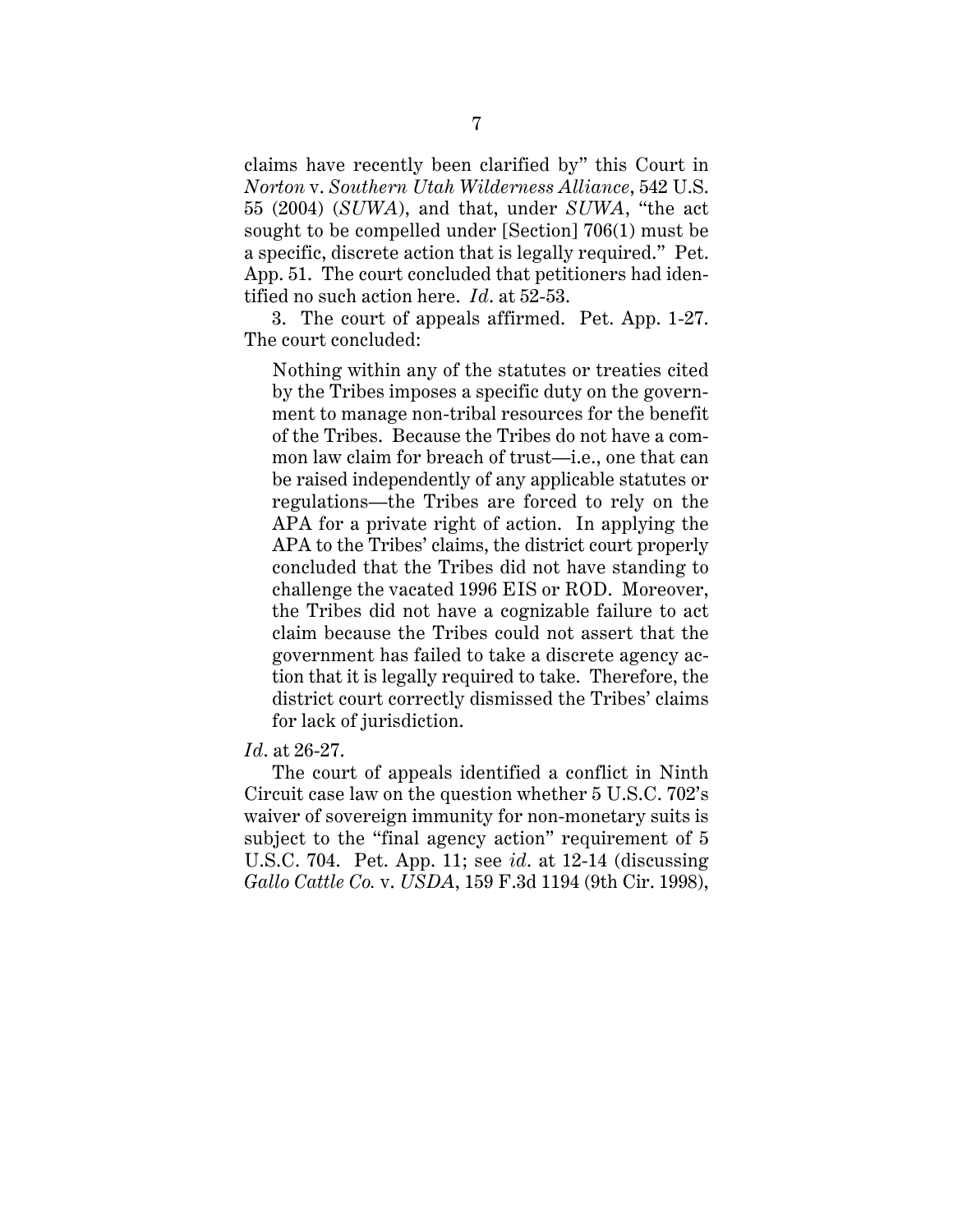and *Presbyterian Church (U.S.A.)* v. *United States*, 870 F.2d 518 (9th Cir. 1989)). The court determined, however, that en banc resolution of that conflict was unnecessary because, even if 5 U.S.C. 702 did waive the United States' sovereign immunity in the absence of "final agency action," "the Tribes do not have a common law cause of action for breach of trust." Pet. App. 14; see *id*. at 11 (stating that the intra-circuit conflict need not be resolved in this case "as we affirm the district court on its alternative holding").

Consistent with the district court's analysis, the court of appeals explained that, "unless there is a specific duty that has been placed on the government with respect to Indians, [the government's general trust obligation] is discharged by [the government's] compliance with general regulations and statutes not specifically aimed at protecting Indian tribes." Pet. App. 16 (quoting *Morongo Band*, 161 F.3d at 574). The court noted that "[h]ere, the Tribes cite the Treaty of Fort Laramie, the Treaty with the Blackfeet, and the Grinnell Agreement as instances where the government has committed itself to specific fiduciary obligations in the management of water resources existing off of the Reservation." *Id*. at 20; see pp. 13-16, *infra* (discussing Treaties and Grinnell Agreement). The court examined those materials and concluded that they did not constitute a commitment by the government "to manage off-Reservation resources for the benefit of the Tribes." *Ibid*. "Rather," the court concluded, "at most, the treaties merely recognize a general or limited trust obligation to protect the Indians against depredations on Reservation lands: an obligation for which we have no way of measuring whether the government is in compliance, unless we look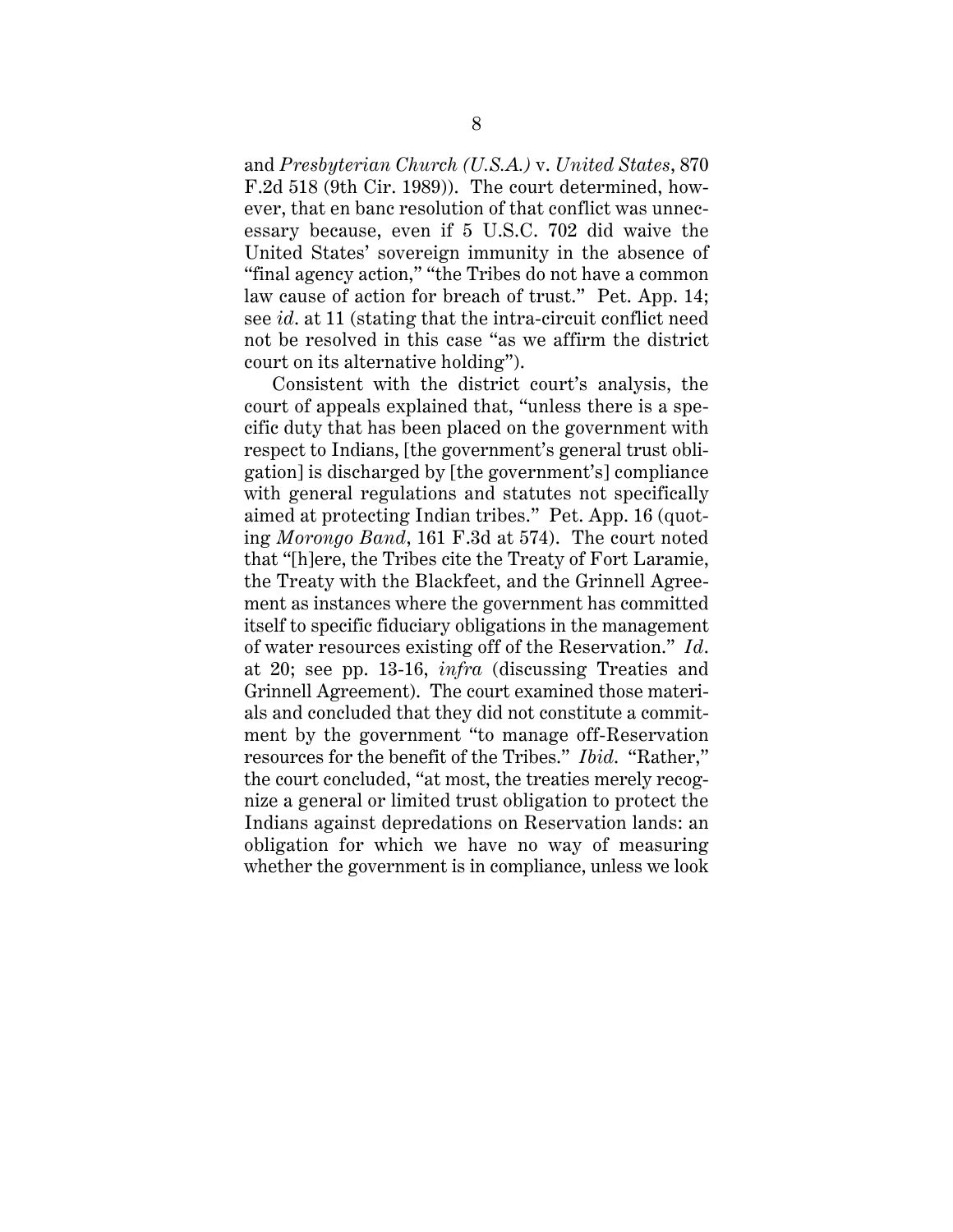to other generally applicable statutes or regulations." *Id*. at 20-21.

Relying on this Court's decision in *SUWA*, the court of appeals also held that "the district court properly dismissed the Tribes' 'failure to act' claim for lack of jurisdiction." Pet. App. 24. The court noted that the Federal Land Policy and Management Act of 1976 (FLPMA), 43 U.S.C. 1701 *et seq*., on which the Tribes relied, "is primarily procedural in nature, and it does not provide a private right of action." Pet. App. 23. The court concluded that, "[e]ven assuming that the government has a common law trust obligation that can be tied to its statutorily mandated duties under FLPMA, the Tribes have no basis for arguing that these obligations require the government to take discrete nondiscretionary actions." *Id*. at 24.

#### **ARGUMENT**

1. Petitioners seek this Court's review of the question whether the waiver of sovereign immunity contained in 5 U.S.C. 702 is limited by the "final agency action" requirement of 5 U.S.C. 704. See Pet. 15-19. The instant case would be an unsuitable vehicle for resolving that question, however, because the court of appeals explicitly reserved the issue and decided the case on other grounds. See Pet. App. 11-14. While acknowledging that an intra-circuit conflict existed with respect to the interplay between 5 U.S.C. 702 and 704, see Pet. App. 12-14, the court concluded that it "need not make a sua sponte en banc call to resolve this conflict because \* \* \* the Tribes do not have a common law cause of action for breach of trust" under the circumstances presented here, *id*. at 14. In light of the court of appeals' disposition of this case, the question whether the Tribes'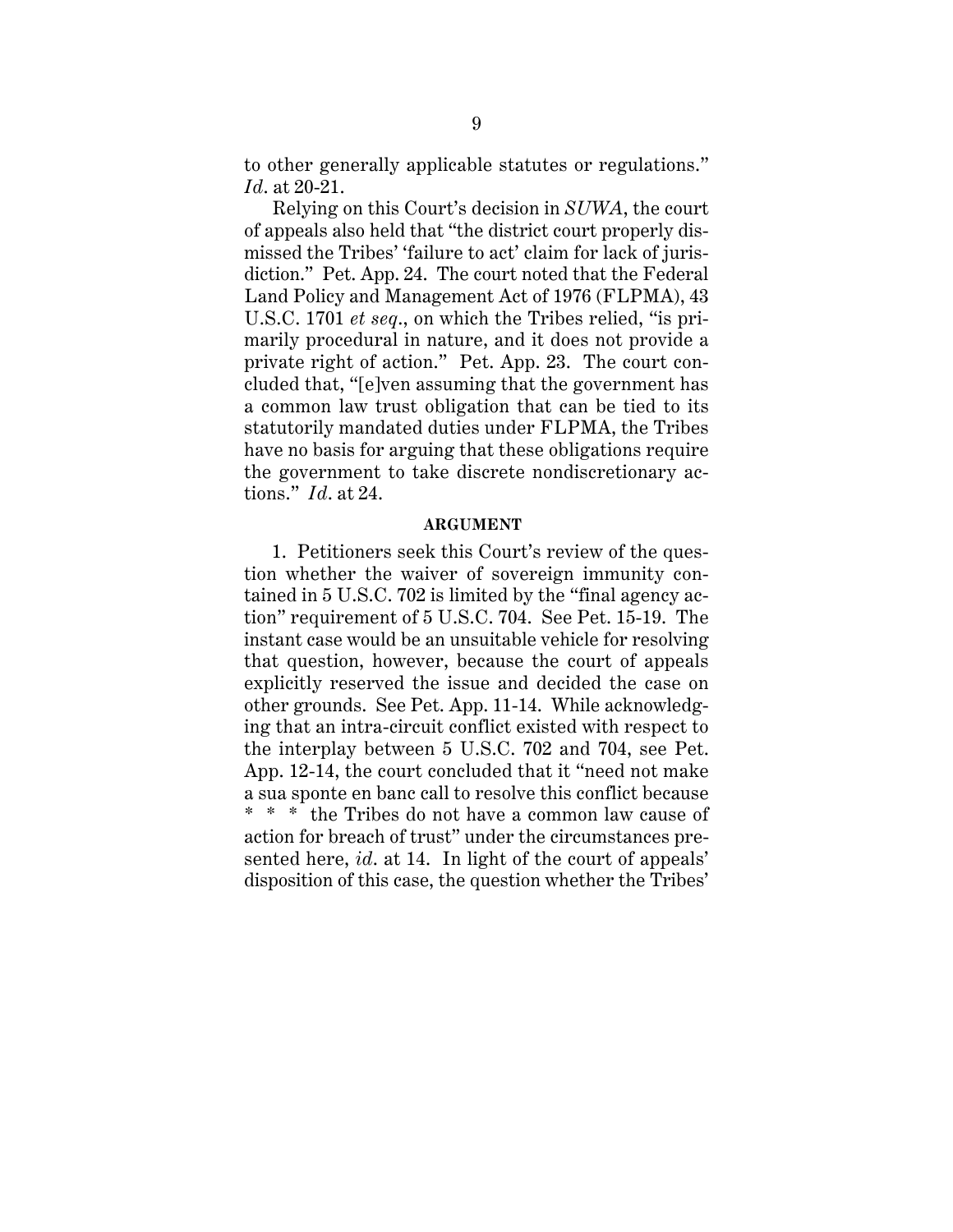failure to identify a reviewable "final agency action" provided an *additional* ground for dismissal of their suit does not warrant this Court's review.<sup>6</sup>

2. Petitioners contend (Pet. 20-29) that the court of appeals, in rejecting the Tribes' breach of trust claims for equitable relief, erred by applying principles articulated by this Court in tribal suits for money damages. The court of appeals' ruling is correct and does not warrant this Court's review.

a. In *United States* v. *Mitchell*, 445 U.S. 535 (1980) (*Mitchell I*), this Court addressed Indian allottees' claims for damages under the Indian Tucker Act, 28 U.S.C. 1505. See 445 U.S. at 537, 538-539. The Court concluded that the Indian General Allotment Act, 25 U.S.C. 331 *et seq*., "created only a limited trust relationship between the United States and the allottee that does not impose any duty upon the Government to manage timber resources." 445 U.S. at 542. The Court explained, *inter alia*, that the General Allotment Act "does not unambiguously provide that the United States has undertaken full fiduciary responsibilities as to the management of allotted lands." *Ibid*. After further proceedings on remand, however, the Court concluded that, unlike the General Allotment Act, the additional statutes and regulations on which the plaintiff allottees relied

 $^6\,$  The position of the United States is that 5 U.S.C. 702 waives the government's sovereign immunity only in actions brought under the APA, and that the waiver is therefore subject to the limitations imposed by other APA provisions, including the "final agency action" requirement contained in 5 U.S.C. 704. The bases for that position are set forth in the government's brief in opposition (at 4-7) to the petition for a writ of certiorari in *Sample* v. *Miles*, No. 06-11003 (filed Apr. 23, 2007), which is currently pending before the Court. We have provided petitioners' counsel with a copy of the government's brief in opposition in *Sample*.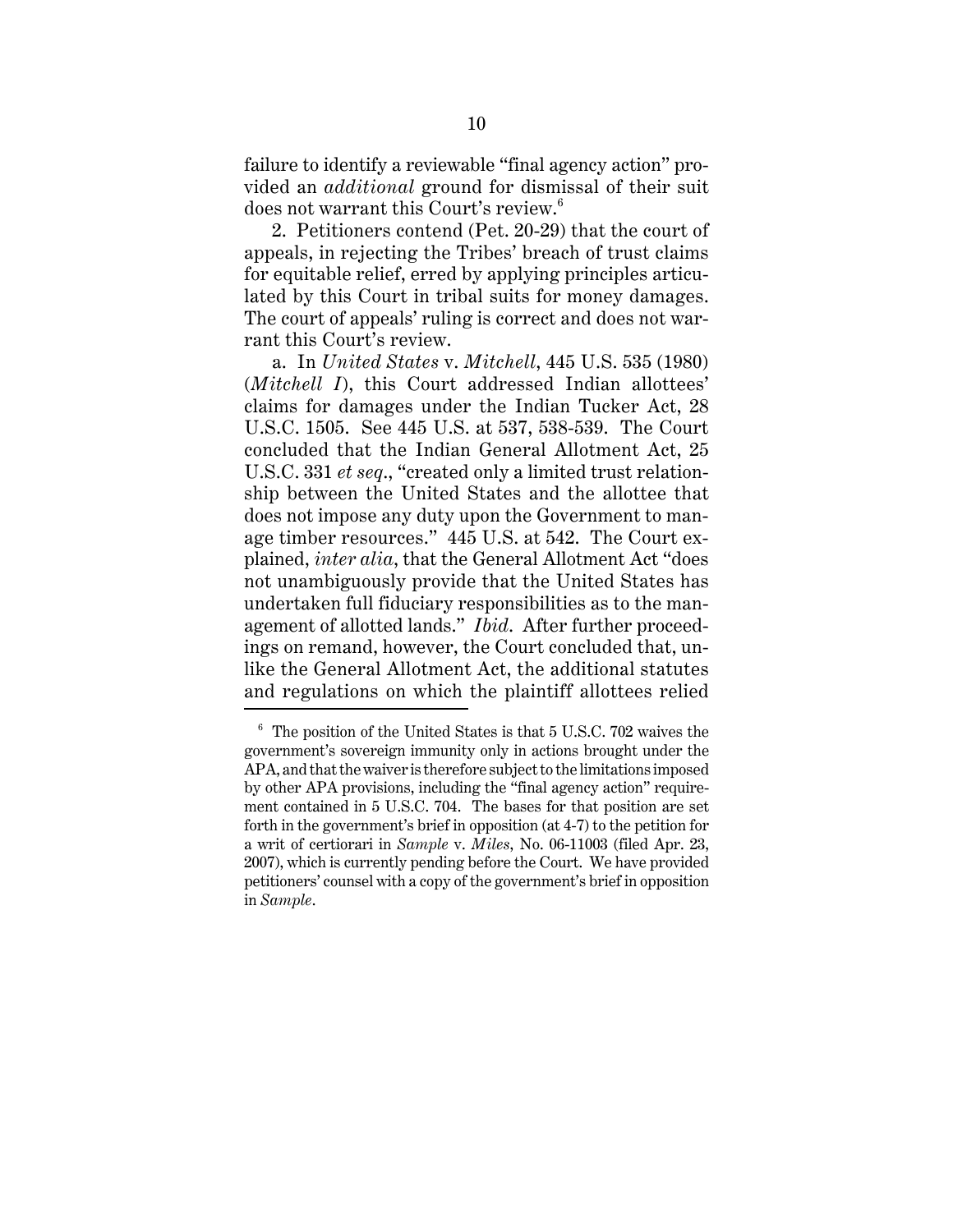"clearly give the Federal Government full responsibility to manage Indian resources and land for the benefit of the Indians." *United States* v. *Mitchell*, 463 U.S. 206, 224 (1983) (*Mitchell II*). The Court in *Mitchell II* further concluded that those sources of law "can fairly be interpreted as mandating compensation by the Federal Government for violations of its fiduciary responsibilities in the management of Indian property." *Id*. at 228.

This Court recently summarized the governing principles as follows:

To state a claim cognizable under the Indian Tucker Act, *Mitchell I* and *Mitchell II* thus instruct, a Tribe must identify a substantive source of law that establishes specific fiduciary or other duties, and allege that the Government has failed faithfully to perform those duties. If that threshold is passed, the court must then determine whether the relevant source of substantive law can fairly be interpreted as mandating compensation for damages sustained as a result of a breach of the duties the governing law imposes.

*United States* v. *Navajo Nation*, 537 U.S. 488, 506 (2003) (brackets, citations, and internal quotation marks omitted); see *United States* v. *White Mountain Apache Tribe*, 537 U.S. 465, 473-474 (2003). Because petitioners' current suit is for equitable rather than monetary relief, the second prong of that two-part test is inapplicable here—*i.e.*, petitioners were not required to identify a source of substantive law that mandates *compensation* for breach of the government's trust responsibilities. The nature of the relief sought, however, provides no basis for dispensing with the antecedent requirement that petitioners "identify a substantive source of law that establishes specific fiduciary or other duties." *Na-*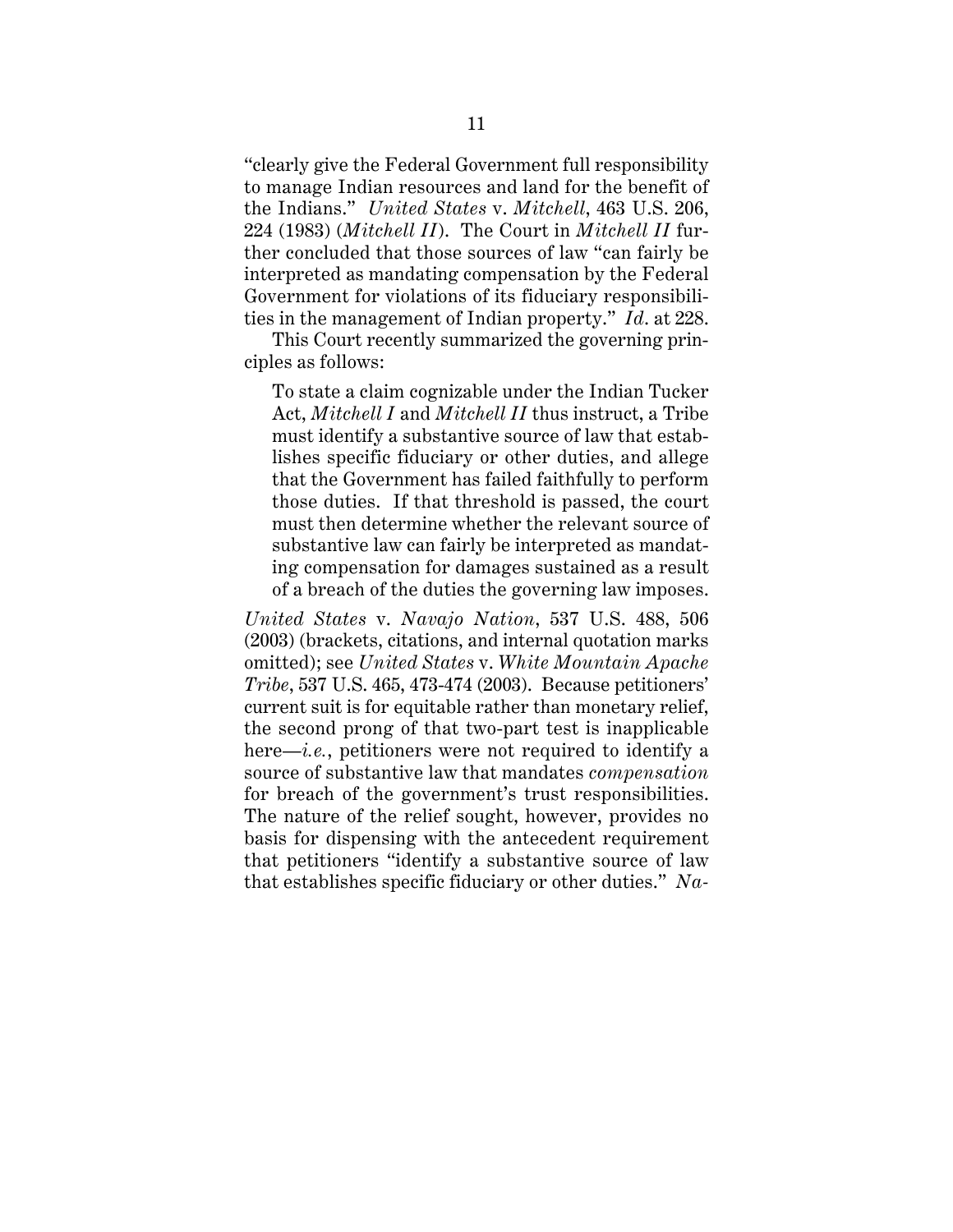*vajo Nation*, 537 U.S. at 506. The importance of identifying a source of law imposing specific trust responsibilities is particularly great in the present case, since the activities at issue here have occured *outside* of tribal land, and petitioners seek to compel the government "to regulate third-party use of non-Indian resources for the benefit of the Tribes." Pet. App. 21.

b. Petitioners contend (Pet. 23) that, insofar as the court of appeals applied *Mitchell I* and its progeny to the Tribes' claims for equitable relief, its decision conflicts with *Blue Legs* v. *United States Bureau of Indian Affairs*, 867 F.2d 1094 (8th Cir. 1989), and *Joint Tribal Council of the Passamaquoddy Tribe* v. *Morton*, 528 F.2d 370 (1st Cir. 1975). Petitioners' reliance on those decisions is misplaced.

In *Blue Legs*, the district court found that two federal agencies had "contributed to open dumping on the Reservation by generating solid waste, contracting for its disposal and, in some instances, transporting solid waste to dumps operated in violation of federal law." 867 F.2d at 1099. Based on that finding, the court of appeals held that the agencies were required by the Resource Conservation and Recovery Act to undertake court-ordered remedial efforts. See *id*. at 1098-1100. Although the Eighth Circuit also stated that the agencies' "duty to clean up the dumps [wa]s buttressed by the existence of the general trust relationship between these agencies and the Tribe," *id*. at 1100, the equitable relief ordered in that case was firmly grounded in federal statutory law.

Because the decision in *Joint Tribal Council* predated *Mitchell I*, the First Circuit in that case had no opportunity to discuss the proper understanding of *Mitchell I* and its progeny. The First Circuit's decision,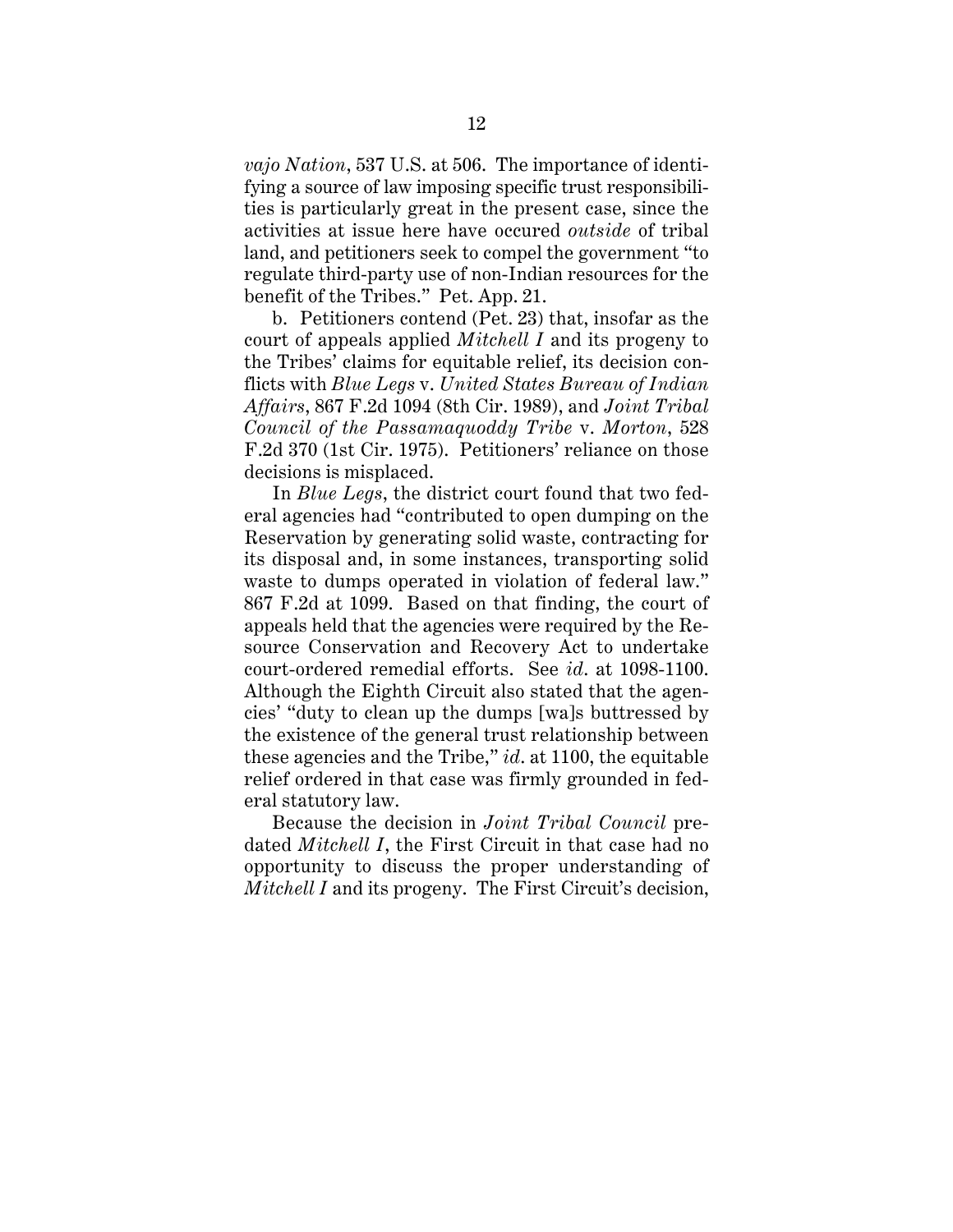however, is consistent with this Court's later holdings and with the court of appeals' analysis in the instant case. The court in *Joint Tribal Council* agreed with the State of Maine that "[a] fiduciary relationship in this context must \* \* \* be based upon a specific statute, treaty or agreement which helps define and, in some cases, limit the relevant duties." 528 F.2d at 379. The court held, however, that the Nonintercourse Act, 25 U.S.C. 177, "is such a statute" because it "imposes upon the federal government a fiduciary's role with respect to protection of the lands of a tribe covered by the Act." 528 F.2d at 379.

Thus, the courts in both *Blue Legs* and *Joint Tribal Council* looked to relevant sources of positive law in determining the nature and extent of the federal government's fiduciary obligations. Neither of those decisions, moreover, suggested that the federal government has a trust responsibility to manage *non-tribal* lands to serve the interests of the Tribes. The decisions in *Blue Legs* and *Joint Tribal Council* therefore do not conflict with the Ninth Circuit's ruling here.

c. Petitioners contend (Pet. 24-26) that the court of appeals misconstrued treaties and agreements between the federal government and the Tribes. In the court of appeals, petitioners relied on the Treaty of Fort Laramie, Sept. 17, 1851, 11 Stat. 749 (Pet. App. 61-68); the Treaty with the Blackfoot Indians, Oct. 17, 1855, 11 Stat. 657 (Pet. App. 69-78), also referred to as the Treaty with the Blackfeet (Pet. App. 69); and an Agreement with the Indians of the Fort Belknap Indian Reservation in Montana, Oct. 9, 1895, 29 Stat. 350 (Pet. App. 90-97), also referred to as the Grinnell Agreement. Pet. App. 4. Petitioners argued below that those documents were "instances where the government has committed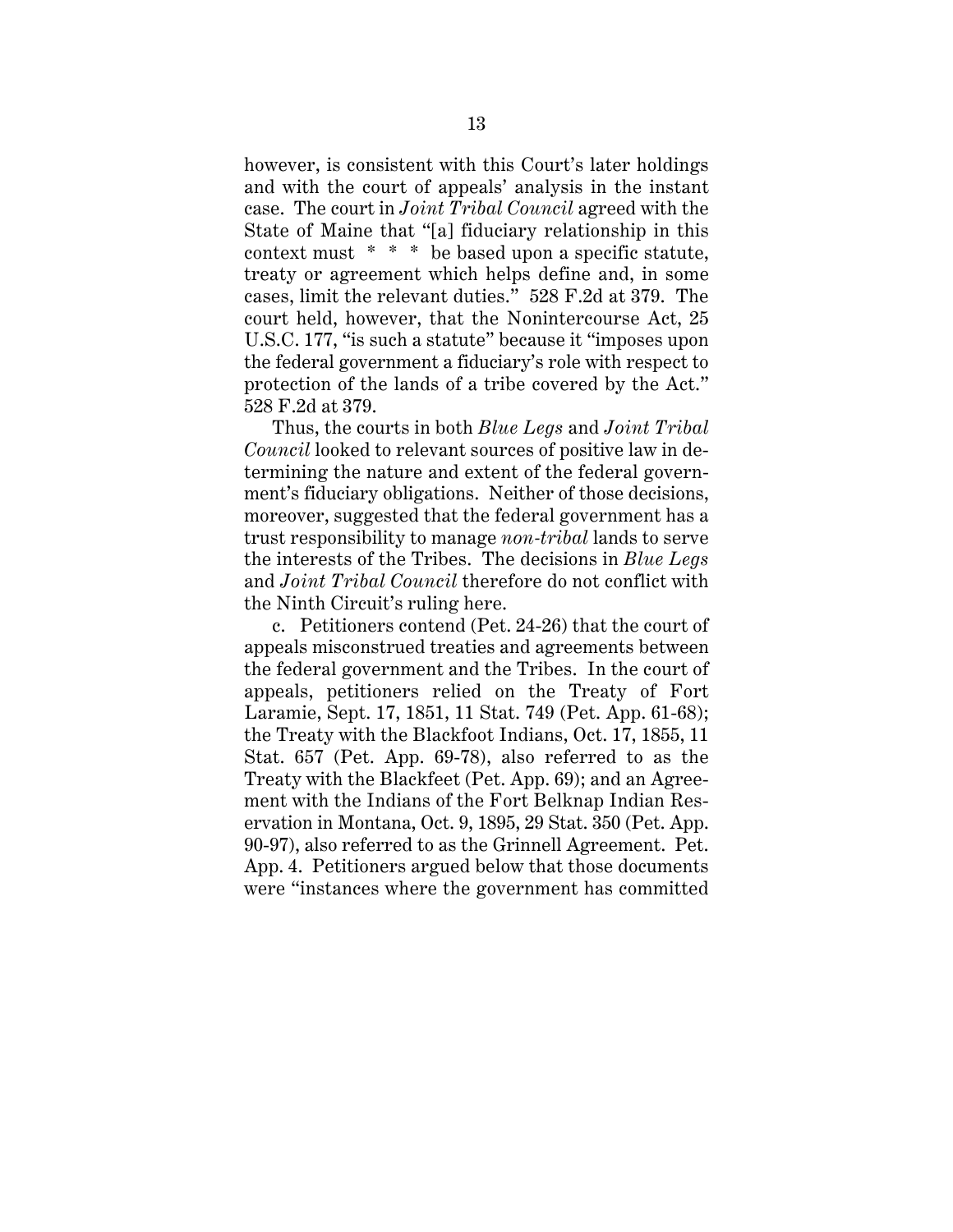itself to specific fiduciary obligations in the management of water resources existing off of the Reservation." *Id*. at 20. The petition for a writ of certiorari offers no analysis of the language of those documents, however, nor do petitioners contend that any circuit conflict exists regarding the proper construction of the pertinent treaties and agreement. Further review is not warranted.

In Article 3 of the Treaty of Fort Laramie, the United States agreed to protect the petitioner Tribes "against the commission of all depredations by the people of the said United States, after the ratification of this treaty." Pet. App. 62. In Article 7 of the Treaty with the Blackfeet, 11 Stat. 658, the United States similarly agreed to protect the Tribes "against depredations and other unlawful acts which white men residing in or passing through their country may commit." Pet. App. 72. The court of appeals construed those treaties as expressing the United States' promise "to protect the Tribes from depredations that occurred only on tribal land." *Id*. at 22.

Petitioners offer no textual basis for rejecting that interpretation of the treaties.<sup>7</sup> Nor do petitioners iden-

<sup>7</sup> The duty assumed by the government in the Treaty with the Blackfeet is expressly limited to the prevention of "depredations and other unlawful acts which white men *residing in or passing through [the Tribes'] country* may commit." Pet. App. 72 (emphasis added). Under Article 3 of the Treaty of Fort Laramie, the government's obligation to prevent "depredations" is not explicitly confined to acts occurring on tribal land. See Pet. App. 62. The government's promise to perform that protective function, however, was made in return for the Tribes' "recogni[tion]," in Article 2 of the treaty, of "the right of the United States Government to establish roads, military and other posts, within [the Tribes'] respective territories." Pet. App. 62. Read in con-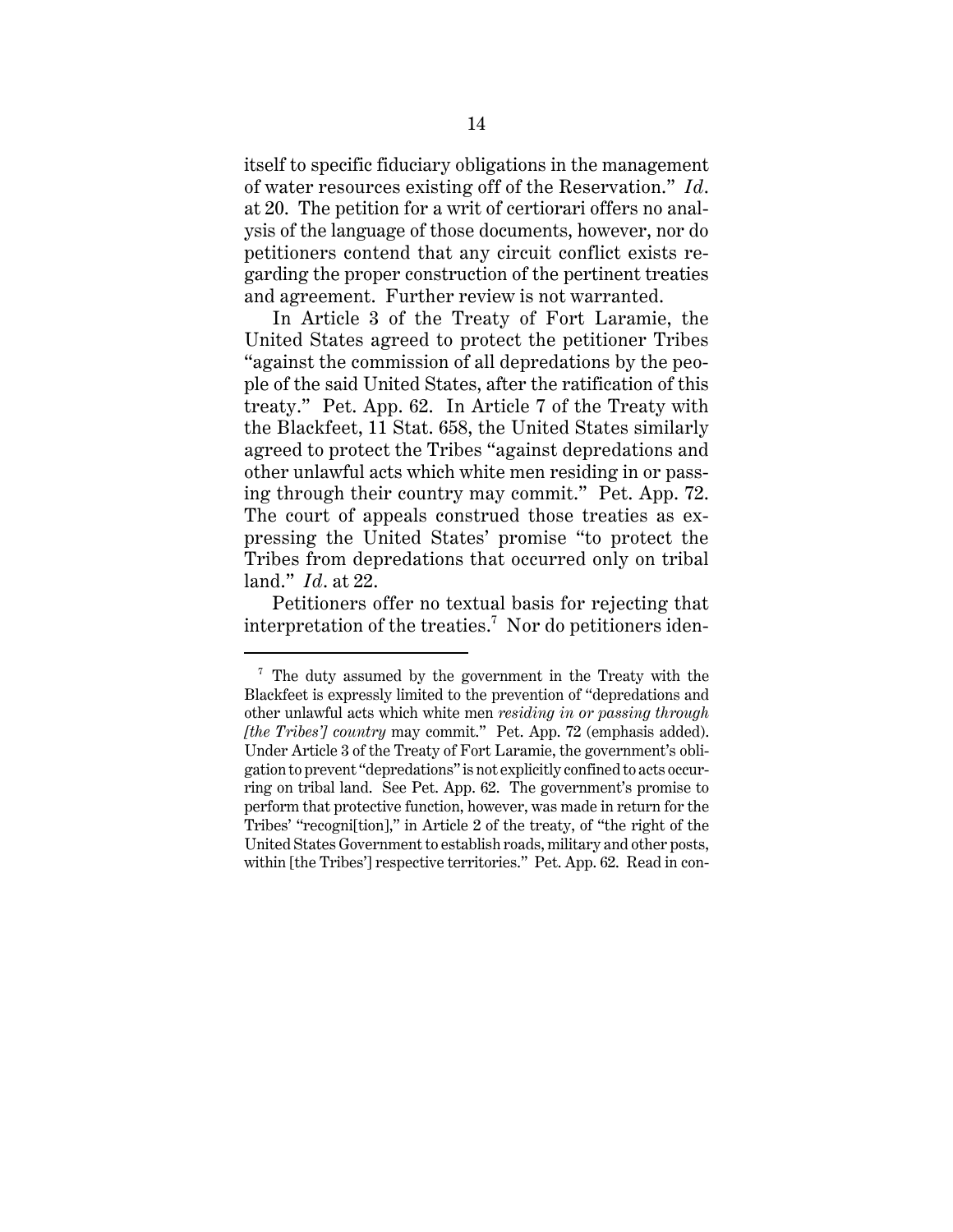tify a contemporaneous understanding of the word "depredations" that would encompass the adverse impacts on water resources alleged in this case. Cf. 1 Noah Webster, *An American Dictionary of the English Language* 58 (1828) (defining "depredation" as "[t]he act of plundering; a robbing; a pillaging").<sup>8</sup> Thus, although petitioners contend (Pet. 21) that the court of appeals' decision is inconsistent with the canon that ambiguity in treaty language is to be resolved in favor of the Indians, they make no effort to show that any language in the foregoing treaties or agreement is ambiguous. "The canon of construction regarding the resolution of ambiguities in favor of Indians \* \* \* does not permit reliance on ambiguities that do not exist." *South Carolina* v. *Catawba Indian Tribe, Inc.,* 476 U.S. 498, 506 (1986).

The third document on which petitioners rely—the Grinnell Agreement—effected a cession of tribal land to

junction with the preceding Article, Article 3 is naturally construed as obligating the United States "to protect the Tribes from depredations that occurred only on tribal land." *Id*. at 22.

<sup>&</sup>lt;sup>8</sup> Petitioners quote the district court's statement that the serious adverse impacts of the Zortman-Landusky mines on tribal land and water resources is "undisputed." Pet. 12 (quoting Pet. App. 38); see Pet. 24. Earlier in the same opinion, however, the district court correctly noted that "[t]he government \* \* \* disputes the Tribes' claim that mining has affected water quantity and water quality on the reservation." Pet. App. 33-34. BLM's stated view is that (1) the quality of water upstream from the reservation meets applicable health standards at the reservation boundary; (2) the Tribes have not shown that the quantity of water flowing onto the reservation from the Little Rocky Mountains is insufficient to meet their needs; and (3) Spirit Mountain (see Pet. 11 n.1), located on private land, was unavailable for traditional cultural practices and was covered by a dense grid of exploration roads and prospect pits that existed prior to the permitting of the Landusky mine by the State of Montana in 1979. See Gov't C.A. Opp. to Tribes' Pet. for Reh'g en Banc 15 n.11 (filed Feb. 9, 2007).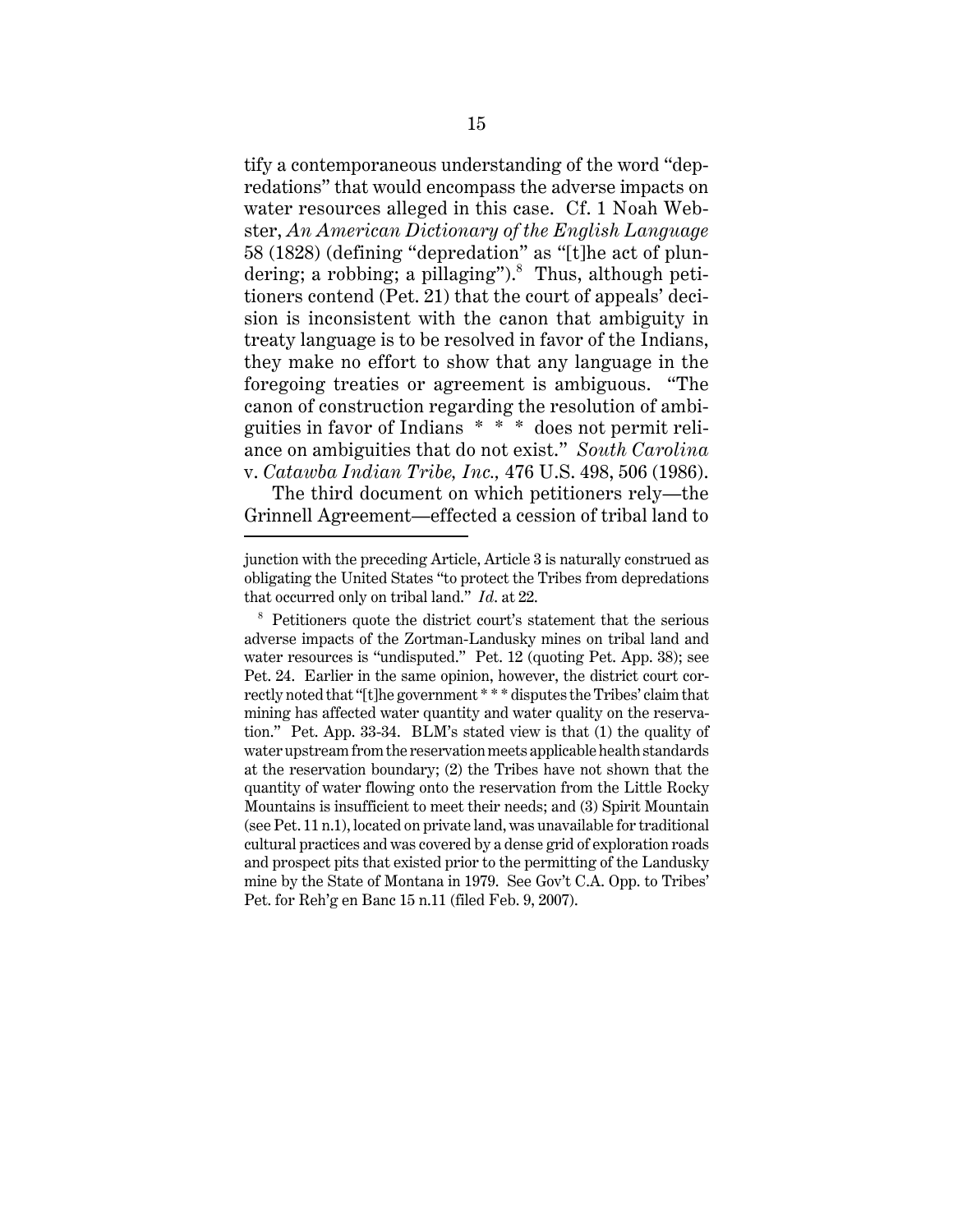the United States in return for certain commitments from the government. See Pet. App. 90-95. The text of the agreement contains no language that can be construed to prohibit the governmental actions that are alleged to constitute a breach of trust in this case. Petitioners contend that a Senate document concerning the Grinnell Agreement "reflects, verbatim, the very specific understanding that the Indians of Fort Belknap had of [that agreement]." Pet. 24-25 n.7; see S. Doc. No. 117, 54th Cong., 1st Sess. (1896) (Pet. App. 99-172). The statements of three individual Indians on which petitioners rely (see Pet. App. 118-119, 121; Pet. 24-25 n.7), however, indicate only that some Indians were unwilling to "sell" the water in the lands ceded via the Grinnell Agreement and did not want the federal government to "shut off" that water. The court of appeals' construction of the agreement is consistent with those statements. Cf. *Fort Belknap Indian Community*, 11 Ind. Cl. Comm. 479, 489 (1962) (evidence does not establish that "there was any understanding and agreement between the parties that \* \* \* water rights would be reserved from the area ceded").<sup>9</sup>

d. Petitioners contend (Pet. 26-29) that the government's trust responsibilities are effectively rendered nugatory if the plaintiff in a breach of trust suit is re-

<sup>&</sup>lt;sup>9</sup> Petitioners also rely on another part of the Senate document concerning the Grinnell Agreement, which reflects that the federal commissioners assured the Fort Belknap Indians that they retained sufficient water for their "needs" and "uses." Pet. 24 n.7 (citing Pet. App. 104, 105). Petitioners have not contended in this case, however, that the operation of the Zortman and Landusky mines has deprived the Tribes of the quantity of water necessary to meet their "needs" or "uses." Rather, the Tribes have simply asserted that the operation of the mines has diminished the quantity and quality of water available to them. Pet. App. 7; see *id*. at 32-33, 44-45.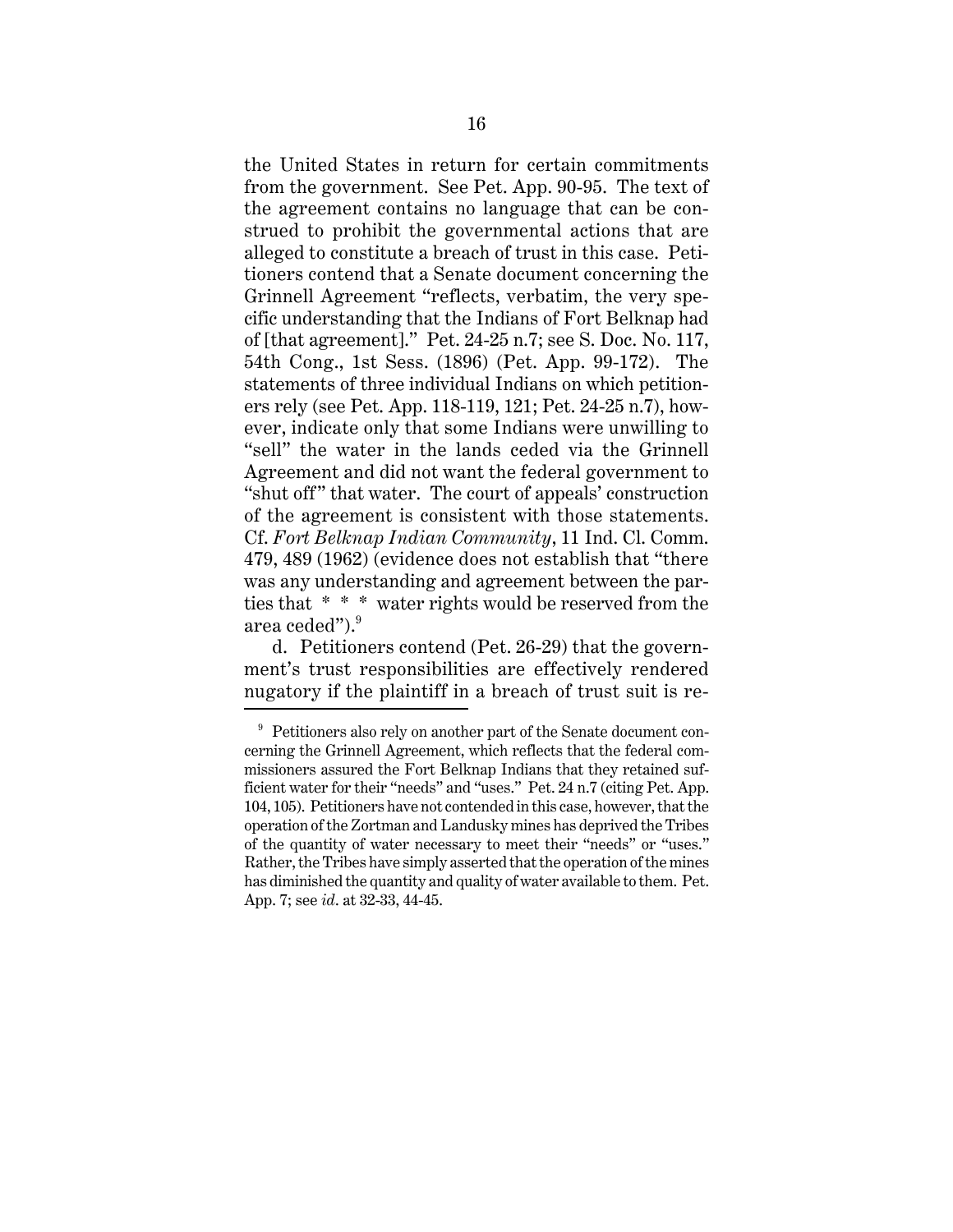quired to establish a violation of some specific provision of law. That argument ignores the fact that specific provisions of treaties, statutes, and agreements are the means by which the United States *defines* its relationship with Indian Tribes, and therefore are the only proper source of legally enforceable obligations on the part of the United States. At the same time, however, those instruments afford Tribes substantial protection, as demonstrated by this Court's many decisions enforcing their provisions. The court of appeals' decision declining to find legally enforceable trust obligations outside of the governing treaties, statutes, and agreements—thus scarely "empties the trust obligation of all meaning." Pet. 27. Petitioners acknowledge, moreover, that the Ninth Circuit's analysis on this point is consistent with the D.C. Circuit's decisions in *North Slope Borough* v. *Andrus*, 642 F.2d 589, 611-612 (1980), and subsequent cases. See Pet. 27-28.

Petitioners' objection to the Ninth Circuit's approach is particularly misplaced in a case, like this one, that involves the management of *non-tribal* resources. Petitioners contend that, even if the land-management practices at issue in this case comply with all environmental statutes and regulations of general applicability, and with the treaty obligations that the United States has assumed to the Tribes, a court may declare the government to be in breach of trust obligations if the court deems BLM's practices insufficiently protective of tribal interests. Petitioners, however, point to no source of constitutional authority for courts to impose binding legal obligations on the United States, unanchored in any source of positive law, based on judicially-crafted common-law notions and generalized considerations of a relationship of trust or guardianship between the